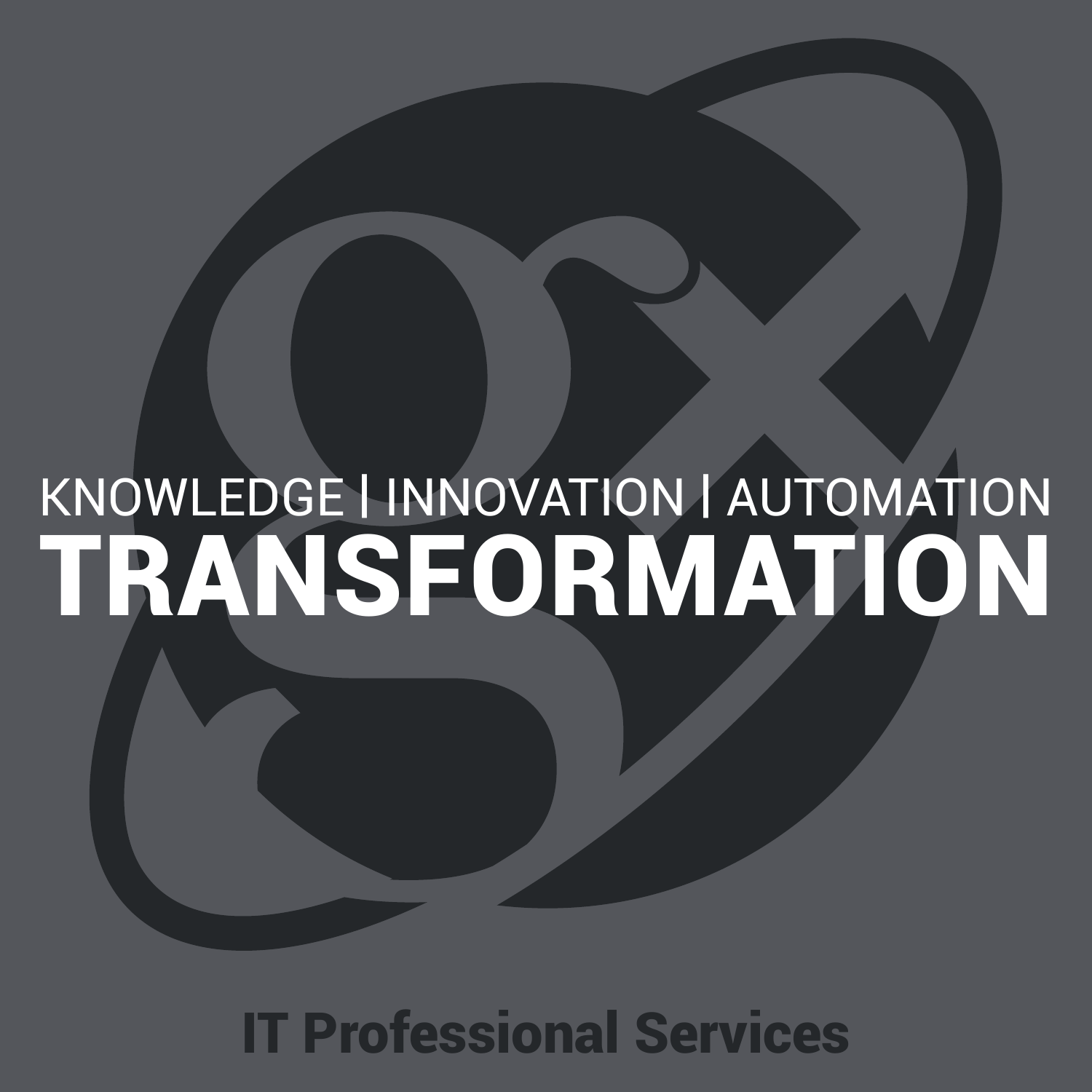

#### KNOWLEDGE | INNOVATION | AUTOMATION **TRANSFORMATION**

GalaxE combines rich industry experience, targeted data-driven automation and continuous thought to how technology systems will transform your business to drive your competitive edge.





agile and flexible 28+ years of recognized comprehensive collaborative clien<br>consulting experience technology innovation services focused approach 28+ years of consulting experience



technology innovation



comprehensive services



collaborative client<br>focused approach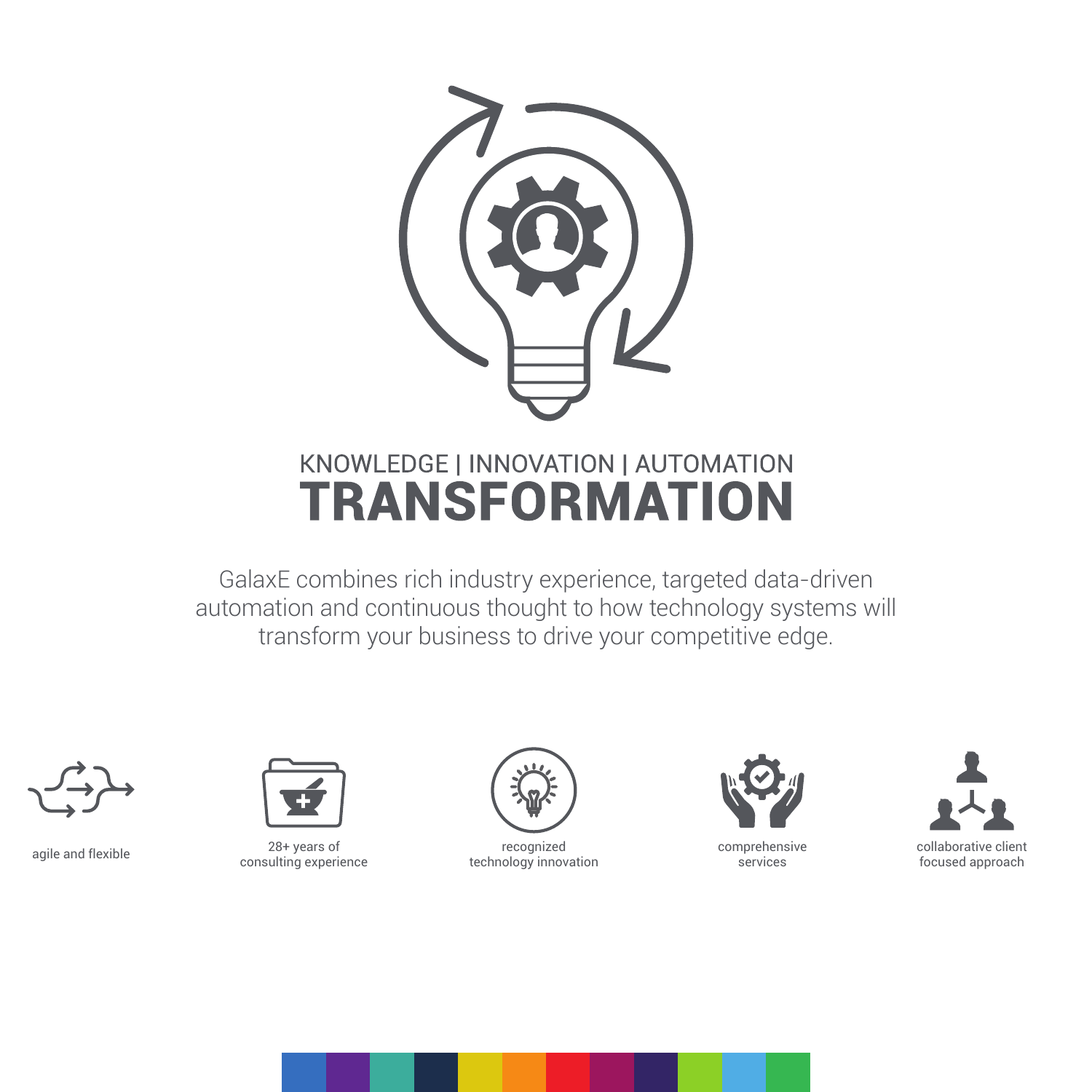## TECHNOLOGY INNOVATORS

Our business-enabling transformations impact people, communities and industries throughout the U.S. and around the world. As a recognized technology innovator with Fortune 500 companies, GalaxE is responsible for the growth and success of many industries, including:

#### **HEALTHCARE**

With expertise in all aspects of healthcare, we provide consulting, application development and data modeling solutions for the all key players in the value chain.

### PHARMA & LIFE SCIENCES

Our clients include commercial businesses, organizations and institutions licensed to research, develop, market and/or distribute prescription drugs or medical devices.

#### FINANCIAL SERVICES

Specializing in keeping data secure, we optimize digital-ready infrastructures including networks, datacenters and collaboration environments and focus on effective and tailored mobile and cloud-based solutions.

#### RETAIL & MANUFACTURING

Deep industry-solution experience ranging from portal development, product lifecycle management, supply chain management, to point of sale and financial solutions.

#### SPORTS & ENTERTAINMENT

Solutions for some of the biggest names in sports and entertainment ranging from data warehouse, SAP, website optimization and more.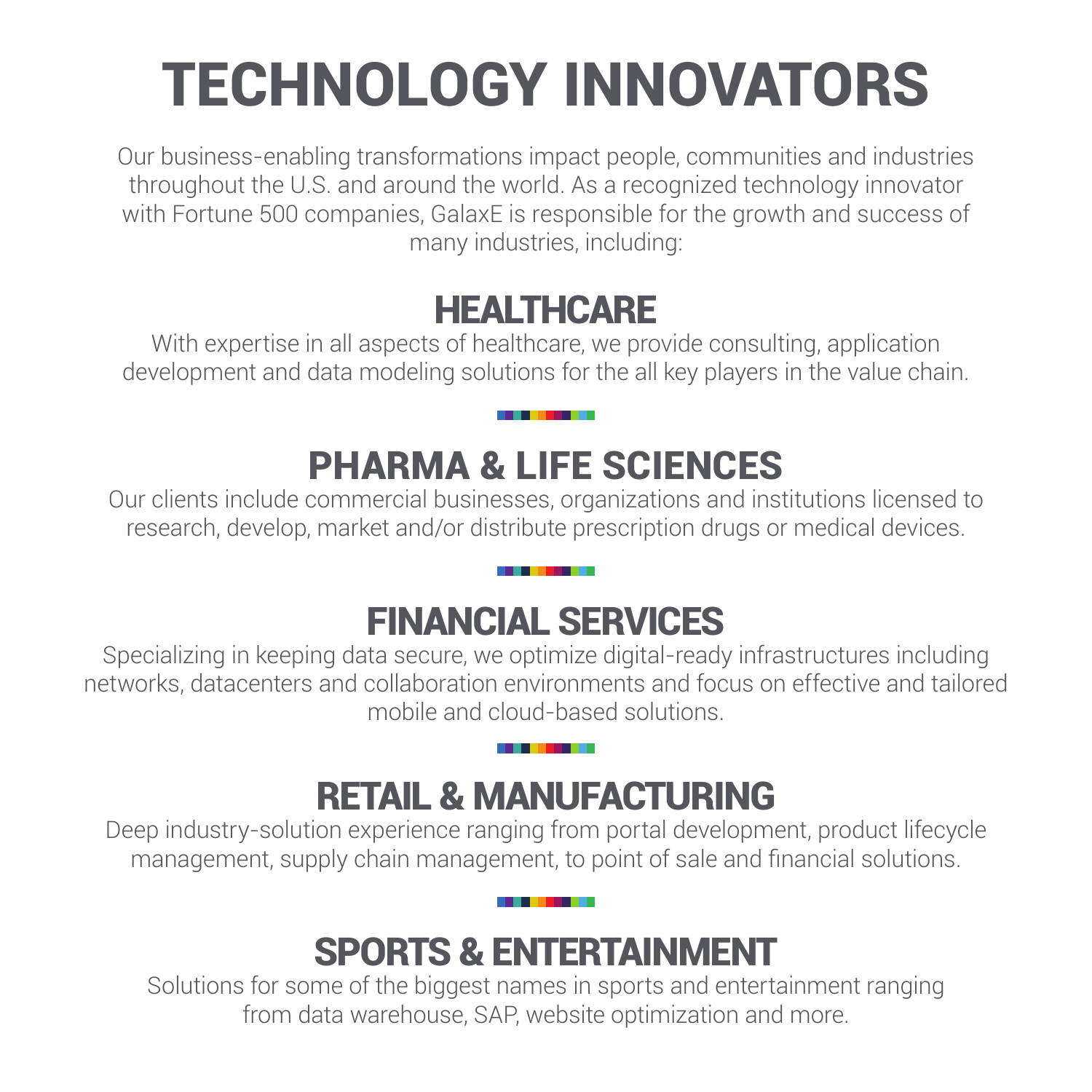### HOME OF THE Gx ACCELERATORS

You join an exclusive group of visionaries when you engage our automation acceleration approach. With data-driven automation, your enterprise can quickly maximize knowledge and reduce costs over time. Stay in front of market demand by automating business know-how that shifts talent focus from process to strategic initiatives.



#### SUCCESS. POWERED BY GALAXE.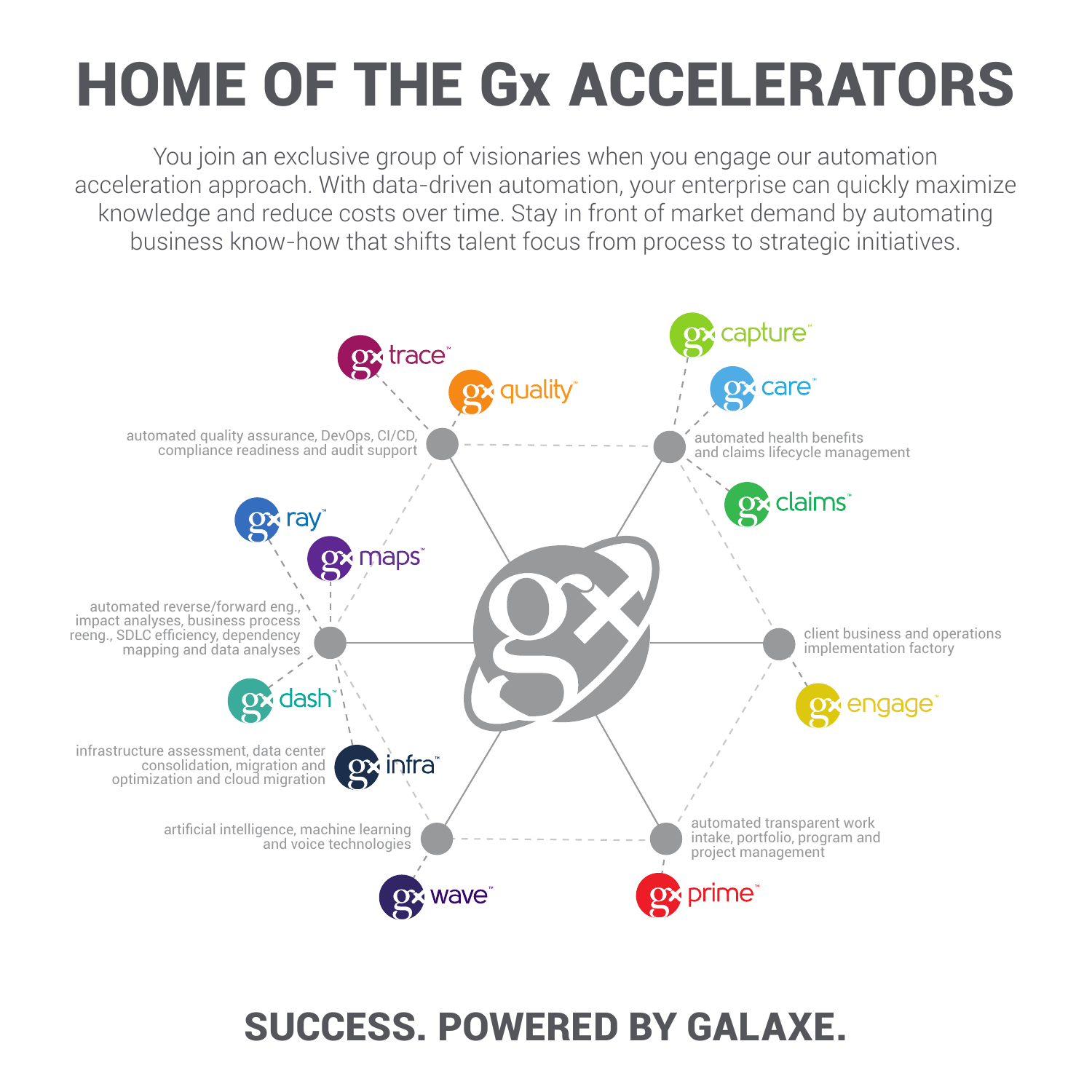### ENTERPRISE WIDE TRANSFORMATION

Opportunity for technical innovation and value-driven performance are realized in a broad range of IT initiatives. With broad spectrum command of language viewed through an agnostic technology lens, we bring expertise to design, development and deployment that put client business goals ahead of everything else.